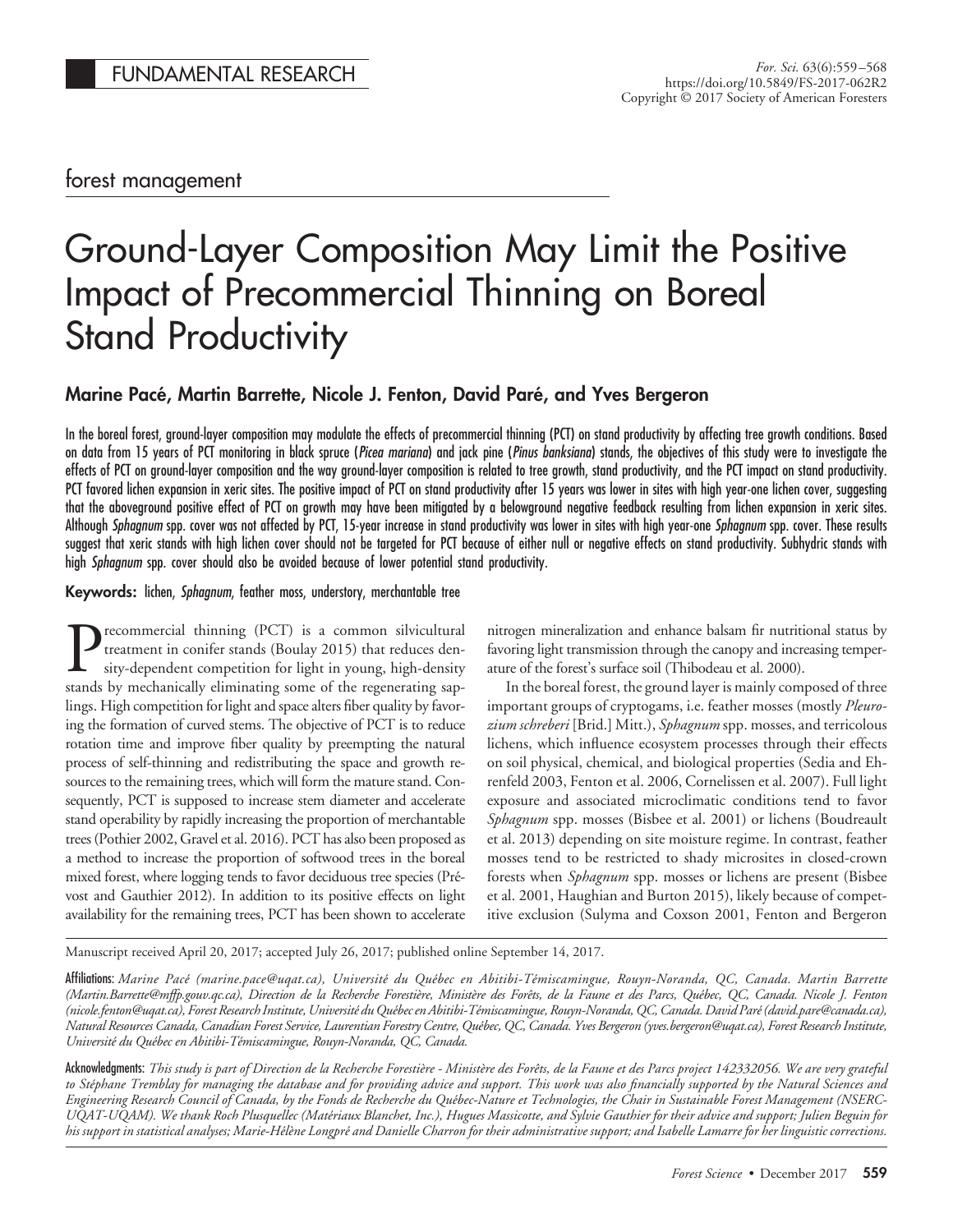Table 1. Stand characteristics by moisture regime (mean ± *SE*).

| Moisture regime                                                | Xeric                   | Mesic                     | Subhydric               |
|----------------------------------------------------------------|-------------------------|---------------------------|-------------------------|
| Drainage code <sup>1</sup>                                     | $1 - 2$                 | $3 - 4$                   | $5 - 6$                 |
| Number of stands                                               | 10                      | 25                        | 12                      |
| Dominant tree species                                          | P. banksiana            | P. mariana                | P. mariana              |
| Percentage of dominant species stems                           | $51 \pm 6$              | $67 \pm 5$                | $92 \pm 2$              |
| Codominant tree species (average percentage of stems)          | P. mariana $(34 \pm 7)$ | P. banksiana $(21 \pm 5)$ | A. balsamea $(4 \pm 1)$ |
|                                                                |                         | A. balsamea $(7 \pm 2)$   |                         |
| Surface deposits                                               | Mineral                 | Mineral                   | Mineral or organic      |
| Organic layer thickness <sup>2</sup> (mm)                      | $75 \pm 10$             | $150 \pm 15$              | $280 \pm 25$            |
| Thinning intensity <sup>3</sup> $(%)$                          | $55.7 \pm 12.5$         | $43.4 \pm 8.3$            | $51.5 \pm 6.6$          |
| Initial density <sup>4</sup> (stems $\cdot$ ha <sup>-1</sup> ) | $3,881 \pm 1,110$       | $3,681 \pm 365$           | $4,379 \pm 293$         |
| Initial basal area <sup>4</sup> ( $m^2 \cdot ha^{-1}$ )        | $5.66 \pm 1.10$         | $3.17 \pm 0.46$           | $1.74 \pm 0.17$         |
| Average study tree age at $t_1$ (years)                        | $12 \pm 1$              | $16 \pm 1$                | $21 \pm 1$              |
| Average study tree size at $t_1$                               |                         |                           |                         |
| $dbh$ (cm)                                                     | $5.90 \pm 0.47$         | $4.53 \pm 0.29$           | $4.19 \pm 0.38$         |
| Height (m)                                                     | $4.97 \pm 0.42$         | $4.02 \pm 0.18$           | $3.64 \pm 0.23$         |

<sup>1</sup> According to MFFP classification (2011).

<sup>2</sup> Stands had not been scarified before tree establishment.

<sup>3</sup> Thinning intensity was estimated as the relative difference in tree basal area at *t<sub>1</sub>* between the thinned and control plots of each pair and thus corresponds to the proportion of tree basal area that was removed by PCT.

 $^4$  Initial density and basal area correspond to control plot density and basal area at  $t_1$ .

2006). Several studies have suggested that lichens and *Sphagnum* spp. mosses offer less favorable tree growth conditions than feather mosses. Compared with a cover of feather mosses, lichens have been shown to reduce the growth of black spruce (*Picea mariana*; Wheeler et al. 2011) and jack pine (*Pinus banksiana*; Pacé et al. in preparation) through their effects on soil microorganisms and nutrient availability (Ohtonen and Väre 1998, Sedia and Ehrenfeld 2005, 2006). Similarly, *Sphagnum* spp. mosses reduce spruce growth through their effects on soil oxygenation, temperature, and nutrient availability (Fenton et al. 2006, Simard et al. 2007, Lafleur et al. 2011). Thus, by affecting tree growth conditions, ground-layer composition may constitute an important factor of variability in PCT effects on stand productivity.

Fire usually leads to high regeneration density that favors the rapid establishment of a closed canopy, which in turn favors the colonization of the understory by feather mosses (Foster 1985). In contrast, clearcut followed by PCT leads to lower regeneration density (Pothier 2002) and a more open canopy that may favor lichen or *Sphagnum* spp. dominance (Bisbee et al. 2001, Boudreault et al. 2013), especially in sites with extreme moisture regimes (i.e., excessively [xeric] and poorly [subhydric to hydric] drained sites). This change in understory composition may have a negative feedback effect on tree growth and thus limit the positive impact of PCT under extreme moisture regimes. Maintaining closed-canopy stands and avoiding a transition in productive stands to either open lichen woodlands (Jasinski and Payette 2005) or open paludified forest (Simard et al. 2007) remains a cause of concern in the management of boreal stands, especially at the northern limit of the managed forest, where a recent expansion of open-canopy stands has been documented (Girard et al. 2008). Based on data from 15 years of PCT monitoring in black spruce and jack pine stands, the main objectives of this study were to investigate the effects of PCT on ground-layer composition and the way ground-layer composition is related to tree growth, stand productivity, and the PCT impact on stand productivity 15 years after treatment. We hypothesized that PCT was likely to favor lichen and/or *Sphagnum* spp. expansion at the expense of feather mosses under extreme moisture regimes and that this change in ground-layer composition would have a negative feedback effect on tree growth, thus mitigating the direct positive effect of PCT.

## **Materials and Methods Study Area and Design**

This study is part of a larger study established between 1995 and 1999 by the Ministère des Forêts, de la Faune et des Parcs du Québec, which included the whole province of Québec (Laflèche and Tremblay 2008). For this study, we retained data from the regions of Abitibi-Témiscamingue and Nord-du-Québec, which roughly corresponds to the western spruce-moss and the balsam fir-white birch bioclimatic regions (Laflèche and Tremblay 2008, Saucier et al. 2011). Average annual temperatures follow a north- –south gradient, from 0.0 °C (Joutel, QC) to 3.1 °C (Ville-Marie, QC; Environment Canada 2017). Average annual precipitation varies from 885.9 (Lac Berry, QC) to 995.8 mm (Chapais, QC). Within these regions, data were collected from 50 young postfire or postharvest stands (Table 1) composed primarily of black spruce (*P. mariana* [Mill.] B.S.P.) and jack pine (P. banksiana Lamb.). Balsam

## Management and Policy Implications

High lichen cover at the time of thinning may indicate that the stand is less susceptible to respond efficiently to a precommercial thinning (PCT) treatment, especially in black spruce-dominated stands. Therefore, it may be more appropriate to plan PCT in mesic stands with a low cover of lichens. Precaution should be taken, especially in xeric sites where PCT is more likely to favor ground-layer colonization by lichens. Because feather mosses outcompete lichens only in closed-canopy conditions, scarification before tree establishment is not likely to control lichen expansion in these sites. Although the increase in *Sphagnum* spp. cover did not seem to affect deeply rooted trees, it was associated with a reduction in the basal area and density of merchantable trees at the stand scale, suggesting that it offers less appropriate growth conditions for saplings. Therefore, precaution should also be taken in the subhydric sites that are already advanced in the paludification process to avoid tree growth problems that would result in long-term forest productivity loss. Furthermore, although the PCT impact might be positive even in sites with high *Sphagnum* spp. cover, it is probably more profitable, considering the cost for this forest treatment, to target more promising sites for PCT.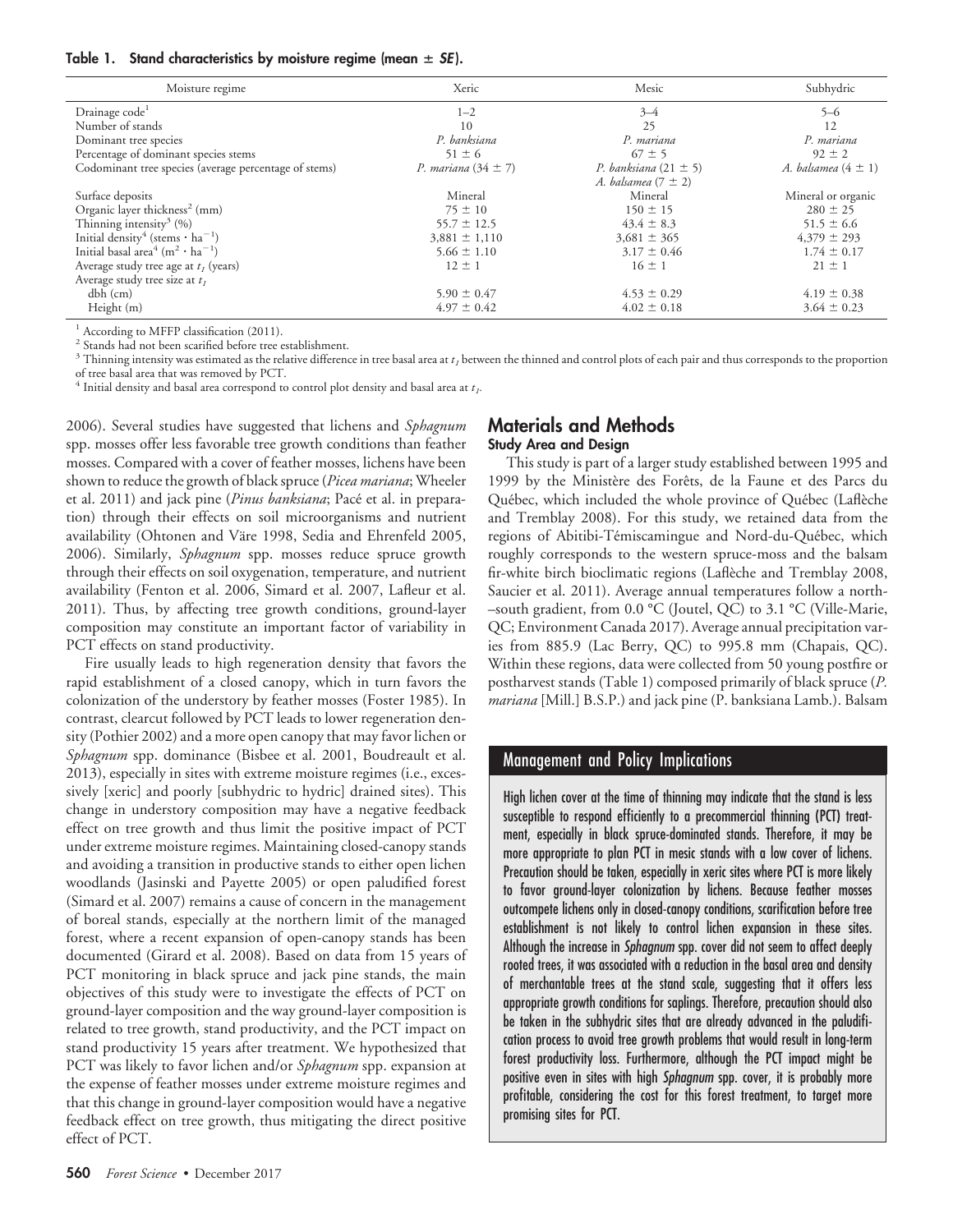fir (*Abies balsamea* (L.) Mill.) was also abundant in some stands. *P. schreberi* (Brid.) Mitt., *Dicranum* spp., *Hylocomium splendens* (Hedw.) Schimp., *Polytrichum* spp., and *Sphagnum* spp. were the most frequent bryophyte species. Terricolous lichens were mainly represented by *Cladonia stellaris* (Opiz) Pouzar & Vêzda, and *Cladonia rangiferina* (L.) F.H. Wigg.

The area treated by PCT was randomly chosen in each stand; that is, there was no difference between control and treated areas before treatment. Pairs of control (unthinned) and thinned plots were established in each stand the year after PCT intervention by forest companies. The two plots of a unique pair presented similar site physical characteristics as well as similar prethinning stand structure, age, and composition. Control plots were established in unthinned areas that were at least 50  $\times$  50 m in size to avoid border effects. A thinned plot was localized as close as possible, but with a minimum of 20 m from the edge of the unthinned area. PCT was completed following current inventory standards, including a target spacing of 2 m between trees and an average density of 2,500 trees  $\cdot$ ha<sup>-1</sup> (Ministère des Ressources Naturelles, de la Faune et des Parcs du Québec 2003). Nested circular plots  $400 \text{ m}^2$  and  $100 \text{ m}^2$  in area were established. Nonmerchantable trees (dbh  $\leq$  9 cm) that were at least 60 cm tall were counted by species and 2-cm dbh class (0, 2, 4, 6, and 8 cm) inside of the  $100-m^2$  subplot, whereas merchantable trees (dbh  $>$  9 cm) were counted by species and dbh class (2-cm dbh class from 10 to 24 cm) in the main 400-m<sup>2</sup> plot. Basal area (m<sup>2</sup> ·  $\rm{ha}^{-1}$ ) and density (trees  $\cdot$   $\rm{ha}^{-1}$ ) were estimated for each plot including both merchantable and nonmerchantable trees. Twenty study trees that were representative of the dominant and codominant trees of the stand and that were evenly distributed were selected in the  $400\text{-m}^2$  plots. Their dbh (cm) and height (m) were measured, and their age was established by counting the whorls, evaluating the time since the last major disturbance (fire or logging), or counting tree rings based on nondestructive cores. The composition and percentage cover of the moss and lichen layer were visually assessed inside of each  $400 \text{--} \text{m}^2$  plot. In the field, species cover was assessed by using eight cover classes. The average value of each cover class was used as a numerical estimation of species cover. Cover per species group (lichens, feather, and *Sphagnum* spp. mosses) was then calculated by adding the covers of each component species. Moisture regime was evaluated for each  $400 \text{--} m^2$  plot following an intensity scale (from 1 [*rapid*] to 6 [*very poor*]; Berger et al. 2008). All tree and understory measurements were repeated four times (i.e., every 5 years from the 1st year after PCT  $[t_1]$  to the 15th year  $[t_1, t_5]$ ).

#### **Statistical Analyses**

Plots for which we lacked information on ground-cover composition at  $t_1$  were not considered and uncomplete pairs were removed. Therefore, of the 50 pairs of plots that were available for the study area, only 47 were retained for the statistical analyses. Because feather moss cover is likely to be inversely correlated to lichen and *Sphagnum* spp. cover, this ground-cover type was not considered in the following analyses.

To address objective 1, PCT effects on lichen and *Sphagnum* spp. cover were tested using repeated-measure models based on the four measurement periods (1, 5, 10, and 15 years after treatment). Because lichen and *Sphagnum* spp. abundance depends on site moisture regime (Carleton et al. 1990, Bisbee et al. 2001), this parameter was also included in the models. Plot pairing was considered in the model by introducing stand as a random factor. Because the data did not accurately fit a specific distribution, we applied a bootstrap procedure in which treatment effect significance was deduced from the probability that the associated individual coefficient of the linear model was equal to zero considering the bootstrap confidence intervals (Sánchez-Espigares and Ocaña 2009, Fox and Weisberg 2012).

To address objective 2, we assumed that the rate of tree growth and sensitivity to surface soil conditions decreased with age. Therefore, the effects of ground-layer composition on tree growth are likely to be crucial soon after treatment  $(t_1)$ , with the accumulation of consequences of these effects becoming visible 15 years after treatment (*t15*). This is why we considered lichen and *Sphagnum* spp. cover 1 year after treatment  $(t_1)$  to investigate the way groundlayer composition was related to tree growth, stand productivity, and the PCT impact on stand productivity 15 years after treatment.

Tree growth over 15 years was estimated as tree relative growth in dbh between the 1st and the 15th year after PCT (expressed in % of increase). Because jack pine and black spruce do not have the same growth rate, the relationship between ground-cover composition at  $t_1$  and 15-year growth of the study trees was analyzed separately for the two species. All of the study trees were considered in the analysis  $(N = 308$  pines and  $N = 1,135$  spruce). Data distribution was not normal, and relationships among study tree growth in dbh, initial study tree dbh, and ground-layer composition at  $t_1$  for the whole  $400\text{-m}^2$  plot were analyzed using a bootstrap procedure applied to a mixed regression model (Sánchez-Espigares and Ocaña 2009, Fox and Weisberg 2012), in which stand and plot (nested in stand) were introduced as random factors.

In addition to the tree-level analyses previously mentioned, standlevel relationships between lichen and *Sphagnum* spp. cover at  $t_1$  and stand characteristics 15 years after treatment were investigated using model selection because the error distribution was normal. Analyses were conducted on four stand properties: basal area of the merchantable trees (dbh  $> 9$  cm,  $BA_{MT}$ ), total stand basal area ( $BA_{tot}$ ), density of the merchantable trees (*Dens<sub>MT</sub>*), and total stand density (*Dens<sub>tot</sub>*). Model selection was based on the comparison of corrected Akaike information criteria ( $AICc$ ), which are well adapted for small sample sizes ( $N = 47$ for a maximum of seven parameters) using the package AICcmodavg (Mazerolle 2016). Because jack pine, which was the second most abundant tree species in the sampled stands, is a faster-growing species than black spruce, its abundance in the stand was likely to have a large influence on stand characteristics after 15 years. Jack pine stand density was also a good indicator of site moisture regime and fertility in our study (Table 1). Therefore, jack pine density per hectare was introduced as a covariate in the models (*JP*).

To estimate the PCT impact on stand productivity 15 years after treatment, we calculated a thinning efficiency index (TEI) based on the comparison of basal area of the merchantable trees  $(BA_{MT})$  15 years after treatment in the thinned plots versus the control plots:

$$
TEI = log \left[ \frac{(BA_{MT})_{\text{thinned}}}{(BA_{MT})_{\text{control}}} \right]
$$

If TEI  $<$  0, then PCT had a negative effect on *BA<sub>MT</sub>*; if TEI = 0, then PCT had no effect on  $BA_{MT}$ ; and if TEI  $> 0$ , then PCT had a positive effect on *BA<sub>MT*</sub>, and the higher the TEI, the higher the positive effect of PCT on *BA<sub>MT</sub>*. The relationships between this index and the initial ground-layer composition of the thinned plot were analyzed using model selection based on *AICc* (Table 2). Because the two tree species were likely to respond differently to PCT, especially because of the difference in growth rate and light dependence, jack pine density per hectare was introduced as a covariate in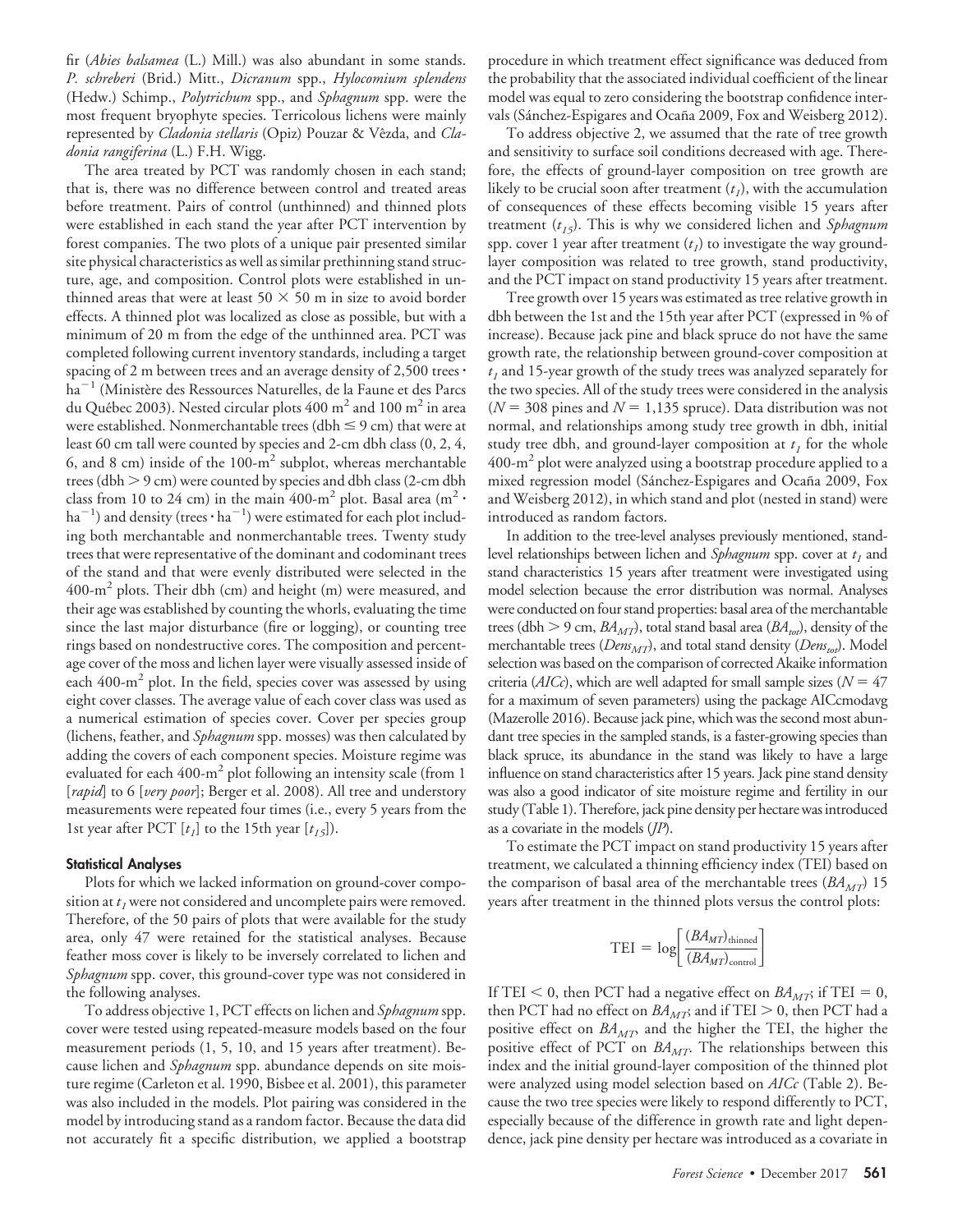**Table 2. Explanatory variables and models used to explain stand characteristics 15 years after treatment.**

| Stand characteristics | Explanatory variables                         | Model meaning                           |
|-----------------------|-----------------------------------------------|-----------------------------------------|
| $BA_{MT}$             | $Treat + JP + BA1 + Lich1 + Spha1 + (1 Site)$ | Complete model                          |
| $Dens_{MT}$           | $Treat + IP + BA_1 + (1 Site)$                | Not related to ground-layer composition |
| $BA_{tot}$            | $Treat + IP + BA1 + Lieb1 + (1 Site)$         | Only related to lichen cover            |
| $Dens_{tot}$          | $Treat + IP + BA_1 + Spha_1 + (1 Site)$       | Only related to Sphagnum spp. cover     |
| <b>TEI</b>            | $IP^*$ Lich, + $IP^*$ Spha,                   | Complete model                          |
|                       |                                               | Not related to ground-layer composition |
|                       | $IP^*$ Lich,                                  | Only related to lichen cover            |
|                       | $IP^* Spha$                                   | Only related to Sphagnum spp. cover     |

Note: BA, basal area; Dens, density;  $_{MT}$ , merchantable trees; <sub>tot</sub> total; TEI, thinning efficiency index; Treat, treatment; Lich,, lichen cover at  $t_i$ ; Spha<sub>n</sub>, Sphagnum spp. cover at  $t_1$ ;  $BA_1$ , basal area at  $t_1$ ;  $JP$ , jack pine tree density per hectare.



**Figure 1. Temporal variations in lichen,** *Sphagnum* **spp., and feather moss cover by thinning treatment (mean** - **SE). Data are presented by moisture regime (i.e., xeric [1–2], mesic [3–4], and subhydric [5–6]). Light and dark gray bars correspond to control and thinned plots, respectively.**

the models (*JP*). This covariate also reflected variations in site moisture regime and fertility across stands (Table 1).

When necessary, the dependent variables were transformed to improve homoscedasticity (square root or log transformation). The strength of the correlation between each pair of explanatory variables was verified before conducting analyses  $(r \leq 0.7)$ . All analyses were performed on R software (R Core Team 2014) using the packages nlme (Pinheiro et al. 2014), lme4 (Bates et al. 2014), car (Fox and Weisberg 2011), and MASS (Venables and Ripley 2002).

#### **Results**

## **Effect of PCT on Ground-Layer Composition**

Reduced cover of lichen and *Sphagnum* spp. tended to be associated with greater feather moss cover (Figure 1). Lichen cover was significantly higher in the thinned plots, especially in xeric sites (Figure 1 and Table 3), and this effect was the same for all of the

measurement periods. Although lichen cover was poorly related to moisture regime in the control plots, the positive effect of PCT on lichen cover was visible only in xeric sites, as suggested by the highly significant effect of the interaction between treatment and moisture regime (Table 3). In contrast, thinning treatment did not affect *Sphagnum* spp. cover, for which distribution was related only to site moisture regime (Figure 1 and Table 3). In the thinned plots of the xeric sites, the lichen cover remained relatively high for 10 years and tended to decrease slightly 15 years after PCT. *Sphagnum* spp. cover did not change with time in any of the moisture regime classes (Figure 1).

#### **Ground-Layer Composition and 15-Year Growth of the Study Trees**

PCT treatment had a positive impact on both jack pine and black spruce growth in dbh (Figure 2 and Table 4). Study tree growth in dbh was inversely proportional to initial tree size. Relationships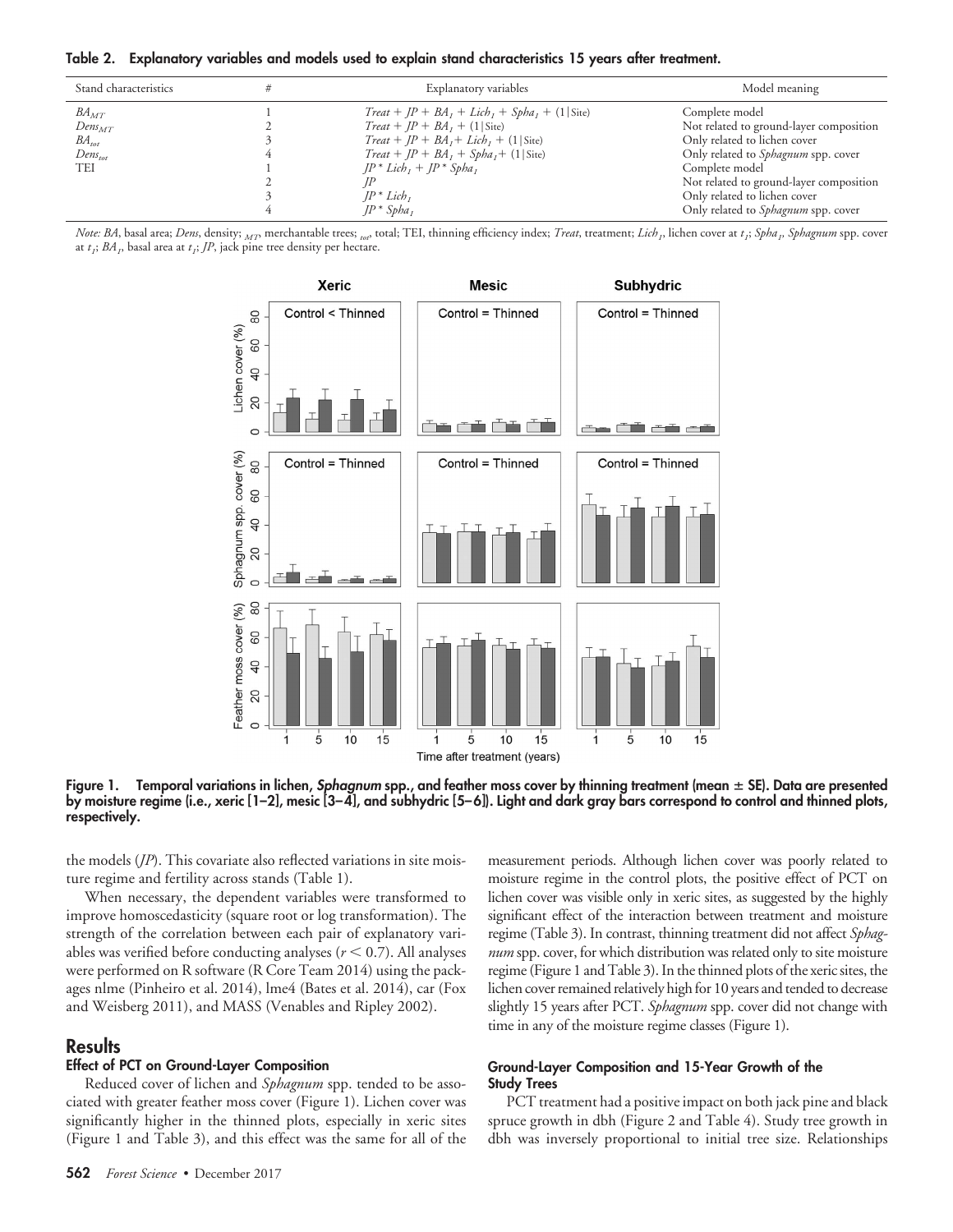between tree dbh growth and lichen cover differed between the two tree species (Figure 2, A and C). Although jack pine growth was positively correlated to year-one lichen cover (Figure 2 and Table 4), the inverse tended to be true for the study black spruce trees that were small at the time of the treatment (Table 4). Neither jack pine nor black spruce dbh growth was related to year-one *Sphagnum* spp. cover (Figure 2, C and D). Because the effect of the interaction

**Table 3. Thinning effect on the composition of the ground layer by moisture regime and measurement period.**

|                                    | Lichen <sup>1</sup> |         | Sphagnum spp. <sup>2</sup> |         |  |
|------------------------------------|---------------------|---------|----------------------------|---------|--|
| Explanatory variables              | Coefficient         |         | Coefficient                |         |  |
| Treatment                          | 13.68               | < 0.001 | 3.66                       | ns      |  |
| Moisture regime                    | $-1.48$             | ns      | 10.20                      | < 0.001 |  |
| Year 5                             | 0.22                | ns      | $-0.28$                    | ns      |  |
| Year 10                            | 0.20                | ns      | $-1.21$                    | ns      |  |
| Year 15                            | $-0.12$             | ns      | $-2.35$                    | ns      |  |
| Treatment $\times$ moisture regime | $-3.18$             | < 0.001 | $-0.46$                    | ns      |  |

*Note: P* values were estimated following a bootstrap procedure. The coefficients that are significantly different from 0 are indicated by a *P* value in bold. The interaction between treatment and year was not significant (ns) in any of the models.

<sup>1</sup> Repeated-measure models with uncorrelated random intercept and random slope within the stands.

 $^{\rm 2}$  Repeated-measure models with correlated intercept and random slope within the stands.

between treatment and ground-cover composition was not significant in any of the two models, this parameter was not conserved.

#### **Ground-Layer Composition and Stand Characteristics 15 Years after Treatment**

The two best models explaining  $BA_{MT}$  at  $t_{15}$  (weight  $> 0.40$ ) included *Sphagnum* spp. cover at  $t_1$  or did not include any of the ground-layer parameters (Table 5). The best models explaining *Dens<sub>MT</sub>* and *Dens<sub>tot</sub>* at  $t_{15}$  included *Sphagnum* spp., but not lichen

**Table 4. Relationships between relative growth and dbh at** *t***<sup>1</sup> of jack pine and black spruce and ground-cover composition at** *t***1.**

| Explanatory variables                        | Coefficient           | $\mathcal{P}$ |
|----------------------------------------------|-----------------------|---------------|
| Pine relative growth in dbh (sqrt)           |                       |               |
| Treatment                                    | 1.2                   | < 0.01        |
| dbh at $t_i$ (cm)                            | $-0.46$               | < 0.001       |
| Lichen at $t_1$ (%)                          | $9.8 \times 10^{-2}$  | < 0.01        |
| <i>Sphagnum</i> spp. at $t_1$ (%)            | $-7.2 \times 10^{-3}$ | ns.           |
| dbh at $t_i$ <sup>*</sup> Lichen at $t_i$    | $-1.0 \times 10^{-2}$ | < 0.001       |
| dbh at $t_1$ * <i>Sphagnum</i> spp. at $t_1$ | $1.2 \times 10^{-3}$  | ns.           |
| Spruce relative growth in dbh (sqrt)         |                       |               |
| Treatment                                    | 2.4                   | < 0.001       |
| dbh at $t_i$ (cm)                            | $-1.2$                | < 0.001       |
| Lichen at $t_1$ (%)                          | $-5.9 \times 10^{-2}$ | < 0.05        |
| <i>Sphagnum</i> spp. at $t_1$ (%)            | $3.5 \times 10^{-3}$  | ns.           |
| dbh at $t_i$ <sup>*</sup> Lichen at $t_i$    | $1.4 \times 10^{-2}$  | < 0.001       |
| dbh at $t_1$ * <i>Sphagnum</i> spp. at $t_1$ | $-2.9 \times 10^{-3}$ | < 0.05        |

*Note:* ns, nonsignificant; sqrt, square root transformed.



**Figure 2. Relative growth in dbh of the study trees as a function of tree species and ground-cover composition at** *t1***. (A) Jack pine lichen cover (***N* **308), (B) jack pine** *Sphagnum* **spp. cover (***N* **308), (C) black spruce lichen cover (***N* **1,135), and (D) black spruce** *Sphagnum* **spp. cover (***N* **1,135). Gray "C" and black "T" correspond to control and thinned plots, respectively. Gray and black dashed lines correspond to the predictions of the models given in Table 4 for control and thinned plots, respectively, considering an average dbh at** *t1* **(i.e., 6-cm dbh for jack pine [A and B] and 4-cm dbh for black spruce [C and D]). Because the relationship between black spruce growth and lichen** cover was tree size dependent, model predictions for 1.5-cm dbh at *t<sub>1</sub>* are also given for each treatment in panel C (gray and black solid lines **for control and thinned plots, respectively). Significant relationships are indicated by the corresponding** *P* **value threshold.**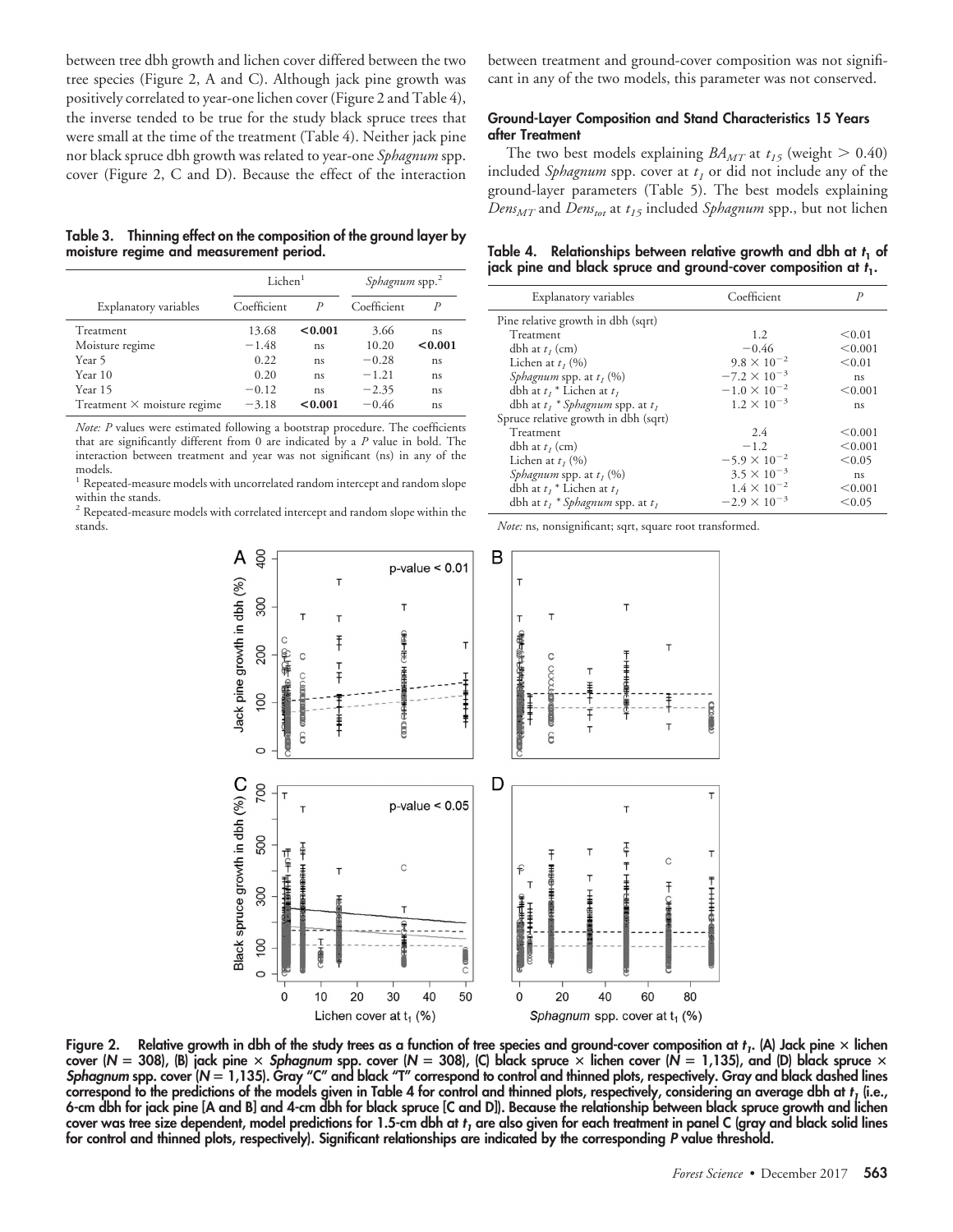| #                                                   | Explanatory variables                 | df | AICc  | $\Delta AICc$  | Weight |
|-----------------------------------------------------|---------------------------------------|----|-------|----------------|--------|
| Basal area of merchantable trees at $t_{15}$ (sqrt) |                                       |    |       |                |        |
|                                                     | $Treat + IP + Spha_1 + BA_1$          | 87 | 312.8 | $\overline{0}$ | 0.57   |
| 2                                                   | $Treat + IP + BA$ ,                   | 88 | 313.4 | 0.7            | 0.41   |
| 3                                                   | $Treat + IP + Lieb_1 + BA_1$          | 87 | 321.1 | 8.4            | 0.01   |
|                                                     | $Treat + JP + Lich1 + Spha1 + BA1$    | 86 | 321.7 | 8.9            | 0.01   |
| Total basal area at $t_{15}$                        |                                       |    |       |                |        |
| 2                                                   | $Treat + IP + BA$ ,                   | 88 | 590.6 | $\Omega$       | 0.84   |
| 3                                                   | $Treat + IP + Lieb_1 + BA_1$          | 87 | 594.1 | 3.5            | 0.14   |
|                                                     | $Treat + IP + Spha_1 + BA_1$          | 87 | 598.7 | 8.1            | 0.01   |
|                                                     | $Treat + JP + Lieb_1 + Spha_1 + BA_1$ | 86 | 602.6 | 12.0           | 0.00   |
| Merchantable tree density at $t_{15}$ (sqrt)        |                                       |    |       |                |        |
| 4                                                   | $Treat + IP + Spha_1 + BA_1$          | 87 | 690.4 | $\mathbf{0}$   | 0.72   |
|                                                     | $Treat + IP + BA$ ,                   | 88 | 693.1 | 2.7            | 0.18   |
|                                                     | $Treat + JP + Lich1 + Spha1 + BA1$    | 86 | 695.1 | 4.7            | 0.07   |
| 3                                                   | $Treat + IP + Lieb, + BA,$            | 87 | 696.8 | 6.4            | 0.03   |
| Total stand density at $t_{15}$ (sqrt)              |                                       |    |       |                |        |
| 4                                                   | $Treat + JP + Spha_1 + BA_1$          | 87 | 905.2 | $\Omega$       | 0.56   |
|                                                     | $Treat + IP + BA$ ,                   | 88 | 906.6 | 1.4            | 0.27   |
|                                                     | $Treat + JP + Lieb1 + Spha1 + BA1$    | 86 | 908.6 | 3.4            | 0.10   |
| 3                                                   | $Treat + IP + Lieb_1 + BA_1$          | 87 | 909.5 | 4.2            | 0.07   |
| TEI                                                 |                                       |    |       |                |        |
| 2                                                   | IP                                    | 45 | 149.7 | $\mathbf{0}$   | 0.47   |
| $\overline{3}$                                      | $IP * Liebt$                          | 43 | 149.8 | 0.1            | 0.44   |
|                                                     | $IP * Lich$ , + $IP * Spha$ ,         | 41 | 154.2 | 4.5            | 0.05   |
| 4                                                   | $JP * SphaI$                          | 43 | 154.5 | 4.8            | 0.04   |
|                                                     |                                       |    |       |                |        |

**Table 5. Degrees of freedom (***df***),** *AICc***, differences in** *AICc* **compared with the best model (***AICc***), and weights of the models used to explain stand characteristics 15 years after treatment.**

*Note:* Abbreviations of the explanatory variables are given in Table 2. Sqrt, square root transformed.



Figure 3. Stand characteristics at  $t_{15}$  in relation to *Sphagnum* spp. cover at  $t_1$ . (A) Basal area of the merchantable trees, (B) total basal **area of the stand, (C) density of the merchantable trees, and (D) total density of the stand. Gray "C" and black "T" correspond to control** and thinned plots, respectively. Gray and black dashed lines correspond to the predictions of the models given in Table 6 for control and<br>thinned plots, respectively, considering an average basal area at  $t_1$  (8 m<sup>2</sup> · h **Significant relationships are indicated by the corresponding** *P* **value threshold.**

cover at  $t_1$ , whereas the best model explaining  $BA_{tot}$  at  $t_{15}$  did not include any of the ground-layer parameters (Table 5). Although  $BA_{tot}$  and  $Dens_{tot}$  of the thinned plots were still lower than  $BA_{tot}$  and *Denstot* of the control plots 15 years after treatment, PCT had a significant positive effect on *BA<sub>MT</sub>* and *Dens<sub>MT</sub>* (Figure 3 and Table 6). Except for *Dens<sub>tot</sub>*, stand characteristics at  $t_{15}$  (*BA<sub>MT</sub>*, *BA<sub>tot</sub>*, and *Dens<sub>MT</sub>*) were primarily influenced by total stand basal area at  $t_1$ (Table 6). Jack pine density was positively associated with  $BA_{MT}$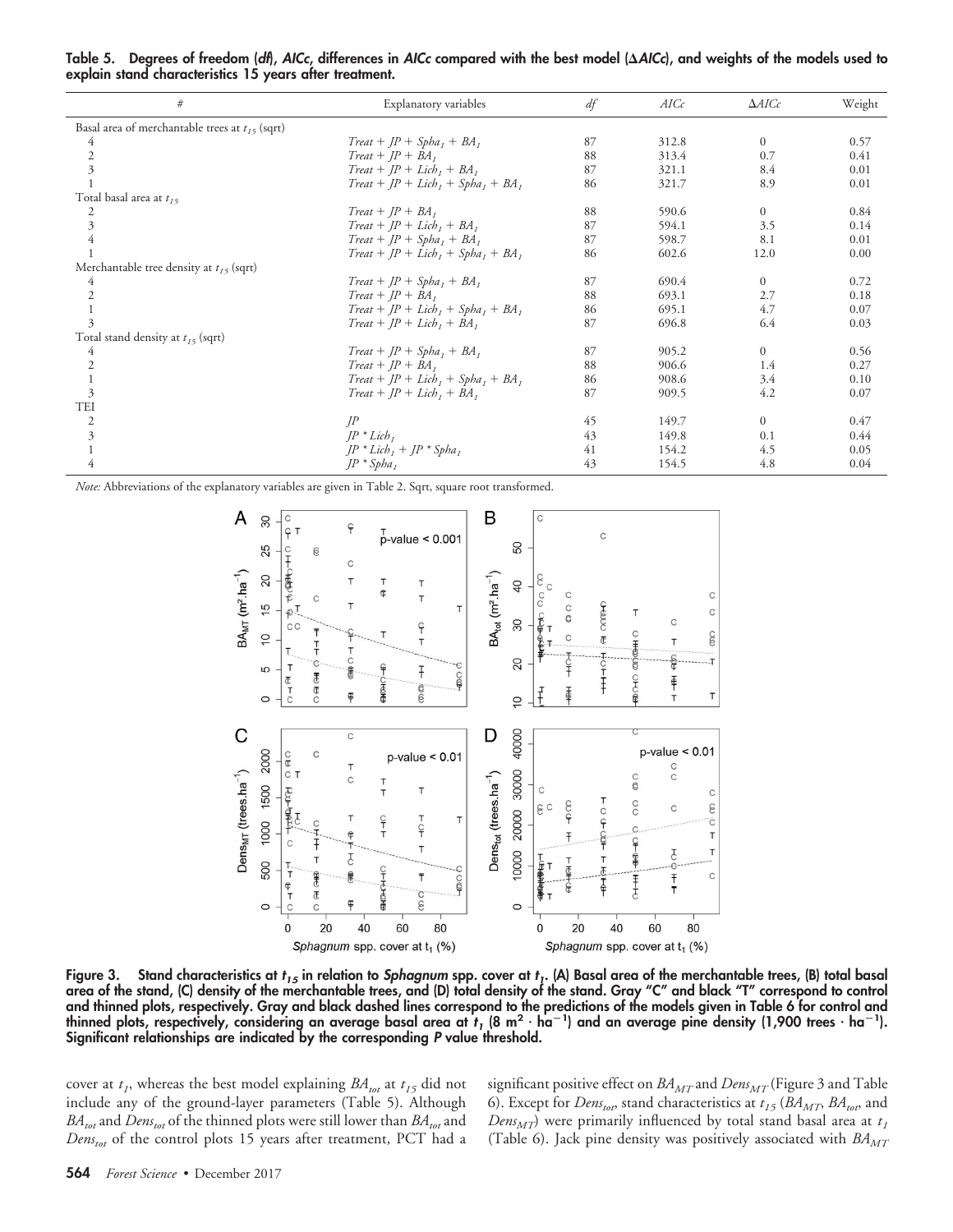|                                                     |                       | Coefficient      |                  |                    |
|-----------------------------------------------------|-----------------------|------------------|------------------|--------------------|
| Explanatory variables                               | Estimate              | $\boldsymbol{t}$ | $\boldsymbol{P}$ | Model pseudo $R^2$ |
| Basal area of merchantable trees at $t_{15}$ (sqrt) |                       |                  |                  |                    |
| Treatment                                           | 1.13                  | 6.54             | < 0.001          | 0.86               |
| IP                                                  | $1.3 \times 10^{-4}$  | 2.71             | 0.0095           |                    |
| Basal area at $t_1$                                 | $6.7 \times 10^{-2}$  | 3.54             | 0.0010           |                    |
| <i>Sphagnum</i> spp. at $t_1$                       | $-1.6 \times 10^{-2}$ | $-3.69$          | < 0.001          |                    |
| Total basal area at $t_{15}$                        |                       |                  |                  |                    |
| Treatment                                           | $-3.16$               | $-3.22$          | 0.0024           | 0.91               |
| IP                                                  | $-1.8 \times 10^{-4}$ | $-0.72$          | 0.4724           |                    |
| Basal area at $t_1$                                 | 1.12                  | 10.96            | < 0.001          |                    |
| Merchantable tree density at $t_{15}$ (sqrt)        |                       |                  |                  |                    |
| Treatment                                           | 9.96                  | 6.66             | < 0.001          | 0.68               |
| IP                                                  | $1.2 \times 10^{-3}$  | 2.95             | 0.0051           |                    |
| Basal area at $t_1$                                 | 0.67                  | 4.13             | < 0.001          |                    |
| Sphagnum spp. at $t_1$                              | $-0.13$               | $-3.37$          | 0.0016           |                    |
| Total stand density at $t_{15}$ (sqrt)              |                       |                  |                  |                    |
| Treatment                                           | $-41.5$               | $-1.63$          | < 0.001          | 0.83               |
| $J^p$                                               | $-6.2 \times 10^{-3}$ | $-4.63$          | < 0.001          |                    |
| Basal area at $t_1$                                 | 0.45                  | 7.02             | 0.4343           |                    |
| Sphagnum spp. at $t_1$                              | 0.32                  | 2.77             | 0.0126           |                    |
| <b>TEI</b>                                          |                       |                  |                  |                    |
| IP                                                  | $-4.9 \times 10^{-4}$ | $-2.28$          | 0.0277           | 0.19               |
| Lichen at $t_1$                                     | $-5.0 \times 10^{-2}$ | $-2.07$          | 0.0447           |                    |
| $IP^*$ lichen at $t_1$                              | $2.2 \times 10^{-5}$  | 1.38             | 0.1762           |                    |

*Note:*Coefficients that are significantly different from 0 are indicated by a *P* value in bold. The stand, which was included as a random factor in the first four models, explained more than half of the total variance of the stand characteristics. This contributed to increase the values of the pseudo  $R^2$  associated with these models.

and *Dens<sub>MT</sub>* and negatively associated with *Dens<sub>tot</sub>* (Table 6). Finally, *Sphagnum* spp. cover at  $t_1$  was negatively related to  $BA_{MT}$  and *Dens<sub>MT</sub>* at  $t_{15}$  and positively related to *Dens<sub>tot</sub>* at  $t_{15}$  (Figure 3 and Table 6).

## **Ground-Layer Composition and the PCT Impact on Stand Productivity 15 Years after Treatment**

The two best models explaining TEI 15 years after treatment (weight  $> 0.40$ ) included lichen cover at  $t<sub>I</sub>$  or did not include any of the ground-layer parameters (Table 5). TEI was negatively associated with jack pine density in the stand and negatively related to the proportion of lichen cover in the thinned plots 1 year after treatment (Figure 4 and Table 6).

#### **Discussion**

#### **PCT Effect on Ground-Layer Composition Depends on Site Moisture Regime**

We expected PCT to favor lichen and *Sphagnum* spp. expansion at the expense of feather moss cover by opening up the canopy and changing the light and microclimatic conditions at the ground layer (Bisbee et al. 2001, Boudreault et al. 2013). In this study, it seems that PCT did favor lichen cover, but only in xeric sites. No more than 1 year after the PCT treatment, lichen cover was already much higher in the thinned than in the unthinned plots. This large difference may not only result from the effect of PCT on the degree of canopy closure but also to some degree from the effect of groundcover trampling by the workers at the time of the PCT. Because lichens regenerate well from fragmentation (Crittenden 2000) and in open-canopy conditions (Boudreault et al. 2013), understory trampling during PCT and post-PCT advantageous microclimatic conditions may have accelerated lichen expansion at the expense of feather moss cover (Sulyma and Coxson, 2001). However, because lichen cover was visually assessed in the  $400 \text{--} m^2$  plot, we can also suppose that lichen fragmentation by trampling may have contrib-



Lichen cover at  $t_1$  (%)

Figure 4. TEI in relation to lichen cover at  $t_1$ . X, M and S **correspond to xeric, mesic and subhydric stands, respectively. Dashed line corresponds to the prediction of the model presented in Table 6 considering an average pine density (1,900 trees** - **ha<sup>1</sup> ).**

uted to an overestimation of year-one lichen cover in the thinned plots. This may explain why the difference observed between treatments was surprisingly high considering the growth potential of lichens (Crittenden 2000, Coxson and Marsh 2001, Boudreault et al. 2013). PCT effect on lichen cover tended to diminish with time since treatment in the thinned plots, presumably because of the gradual reclosing of the stand (Coxson and Marsh 2001). In contrast, lichen cover remained constantly low in the control plots where canopy continuity and ground-layer integrity were not disturbed over the 15 years.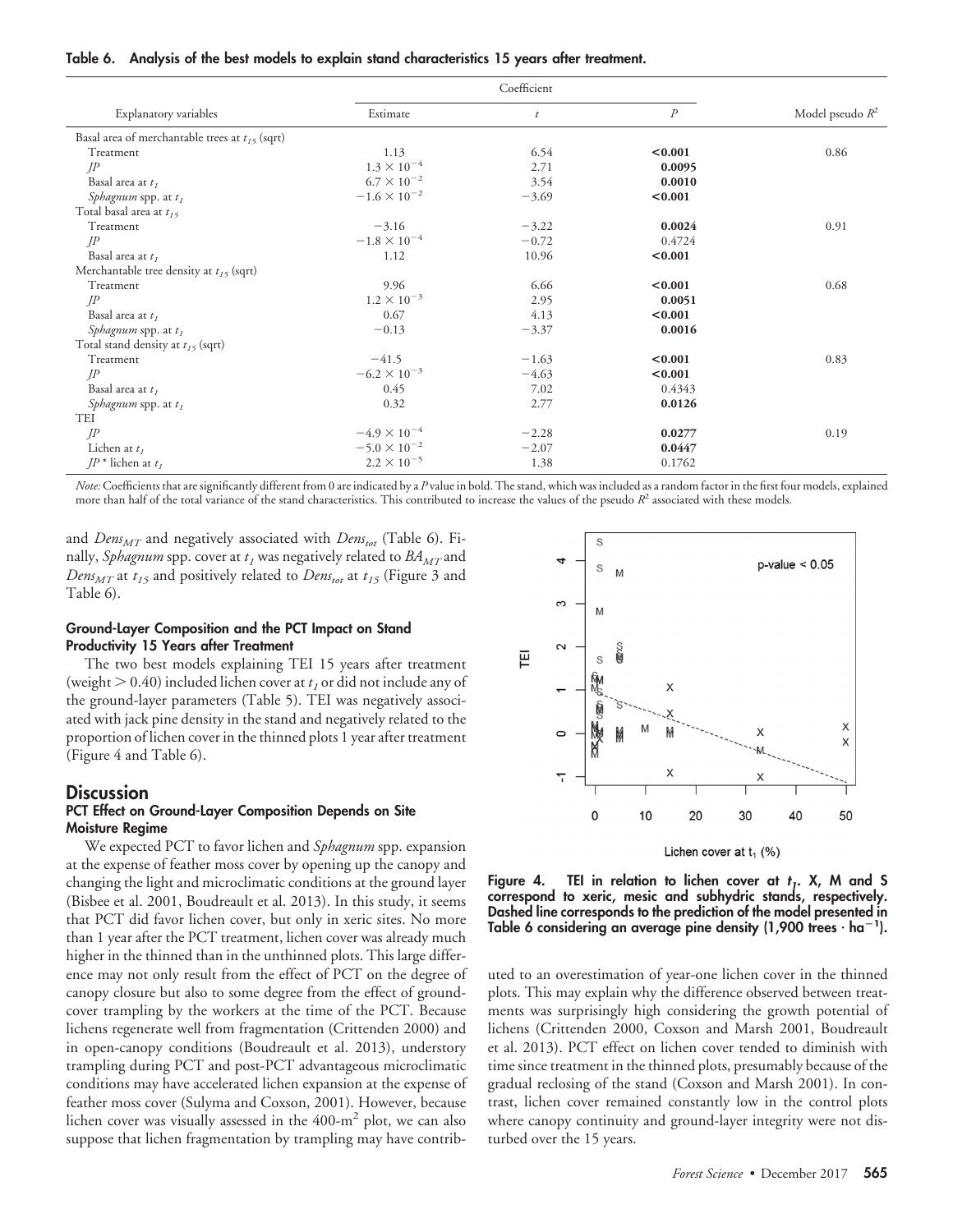In contrast to lichens, the expansion of *Sphagnum* spp. mosses was not favored by PCT, even in the sites characterized by mesic to subhydric conditions. The absence of effect of PCT on the *Sphagnum* spp. cover may have resulted from the already high proportion of *Sphagnum* spp. mosses in the ground layer before treatment, as suggested by the abundant *Sphagnum* spp. cover in the unthinned plots ( 40% in the mesic sites, 60% in the subhydric sites). The subhydric sites investigated in this study were characterized by high *Sphagnum* spp. cover, high organic layer thickness, and low initial tree basal area, which may indicate that they probably were already paludified at the time of the PCT treatment. Furthermore, initial tree basal area of the sites characterized by subhydric to mesic conditions was lower than that in xeric sites, suggesting that the degree of canopy closure before PCT was also lower in those stands. Therefore, the PCT effect on light availability and microclimatic conditions may have been less significant in those sites, which would explain why PCT had no effect on *Sphagnum* spp. expansion whereas it had a non-negligible effect on lichen cover in the xeric sites.

#### **The Positive Effect of PCT Is Reduced in Sites with High Lichen Cover**

At the tree scale, relationships between tree growth and lichen cover differed according to tree species. Because the study area included a large range of environmental conditions, jack pine growth may have been positively associated with lichen cover because of similar environmental preferences between the two species, especially in terms of moisture regime and surface deposits. In contrast, the proportion of lichens in the ground layer soon after PCT tended to be negatively correlated with the growth of the study black spruce trees that were small at the time of treatment. Lichens have been shown to reduce black spruce sapling growth (Brown and Mikola 1974, Wheeler et al. 2011), and it has been suggested that they may affect tree fine root growth through their effects on soil nutrients (Pacé et al. 2017). Therefore, black spruce growth may have been negatively affected by the environmental conditions associated with lichen cover, especially small trees that are likely to be more dependent on surface soil conditions.

Because the relationship between tree growth and lichen cover was tree species dependent and thus varies with stand composition, we were not able to establish any correlation at the stand scale between lichen cover and stand productivity. However, each pair of plots (thinned and control) used to estimate TEI was homogeneous in terms of tree species composition. Therefore, although the relationship between lichen cover and basal area of merchantable trees varied according to tree species in the stand, TEI expresses the way that PCT has improved productivity in a given stand independently of stand composition. The negative relationship we observed between pine density and TEI may partly result from jack pine's association with low-fertility xeric sites, where the effect of PCT was likely to be less beneficial. In addition to this effect, the impact of PCT on the basal area of merchantable trees 15 years after treatment was weaker and even tended to be negative in stands with a high proportion of lichen cover 1 year after treatment. This result suggests that the aboveground effect of PCT on tree growth may have been mitigated by belowground negative feedback resulting from lichen expansion on xeric sites.

#### **Stand Productivity Depends on** *Sphagnum* **spp. Cover**

Although *Sphagnum* spp. cover was not related to the growth of the study trees, it was negatively associated with the basal area and density of merchantable trees at the stand scale 15 years after treatment. The impact of *Sphagnum* spp. on surface soil conditions mainly affects the growth of trees that are rooted in the fibric layer (Simard et al. 2007, Saint-Denis et al. 2010). Because study trees were sampled among the biggest individuals of the plot at the time of thinning, they may have been sufficiently large and deeply rooted in the mineral soil that their growth was not related to *Sphagnum* spp. cover. However, by affecting the growth of the smallest trees and, eventually, that of the new seedlings, the dominance of *Sphagnum* spp. in the ground layer of some stands may have reduced the number of trees that reached 9 cm in dbh, resulting in a reduction of the basal area and density of merchantable trees at the stand scale 15 years after treatment.

The positive relationship between *Sphagnum* spp. and total stand density may result from the positive impact of this ground-cover type on germination (Ohlson and Zackrisson 1992, Groot and Adams 1994, Hörnberg et al. 1997) and spruce layering (Stanek 1961). Slow growth of trees in *Sphagnum* spp. mosses may also have resulted in slow self-thinning in high-density stands. Several of the subhydric stands with high *Sphagnum* spp. cover that we investigated in this study were probably paludified. In these stands, regeneration of black spruce is relatively abundant, but saplings tend to remain small because of unfavorable growth conditions (Saint-Denis et al. 2010, Lafleur et al. 2011). This high density of small trees associated with high *Sphagnum* spp. cover resulted in a total tree basal area that was not significantly different from that of the stands with low *Sphagnum* spp. cover.

TEI was not related to year-one *Sphagnum* spp. cover in the thinned plots, suggesting that the PCT impact on stand productivity was the same regardless of *Sphagnum* spp. cover at the time of thinning. Because PCT did not favor *Sphagnum* spp. expansion, it likely did not make *Sphagnum* spp. affect tree growth conditions worse when compared with unthinned plots. Therefore, a high cover of *Sphagnum* spp. had neither a negative nor a positive effect on TEI. Because the sensitivity to the impact of *Sphagnum* spp. on soil conditions is inversely proportional to root depth (Simard et al. 2007), as suggested by the absence of an effect of *Sphagnum* spp. on the growth of the study trees, we can hypothesize that part of the trees benefited from the increase in space, light, and soil resource availability associated with PCT even in stands with high *Sphagnum* spp. cover. However, because those stands were overall less productive, the growth increase due to PCT was lower than in the other stands.

# **Conclusion**

PCT favored lichen expansion in xeric sites, but it had no effect on *Sphagnum* spp. cover, which was related to site moisture regime. In contrast to jack pine, the growth of the black spruce trees that were small at the time of thinning was lower in the sites with high lichen cover. This negative relationship was visible at the stand scale, where the positive effect of PCT on stand productivity was negatively related to the proportion of lichens in the ground layer 1 year after treatment. Although no relationship was established between *Sphagnum* spp. cover and the growth of the study trees in this study, *Sphagnum* spp. cover was negatively associated with the basal area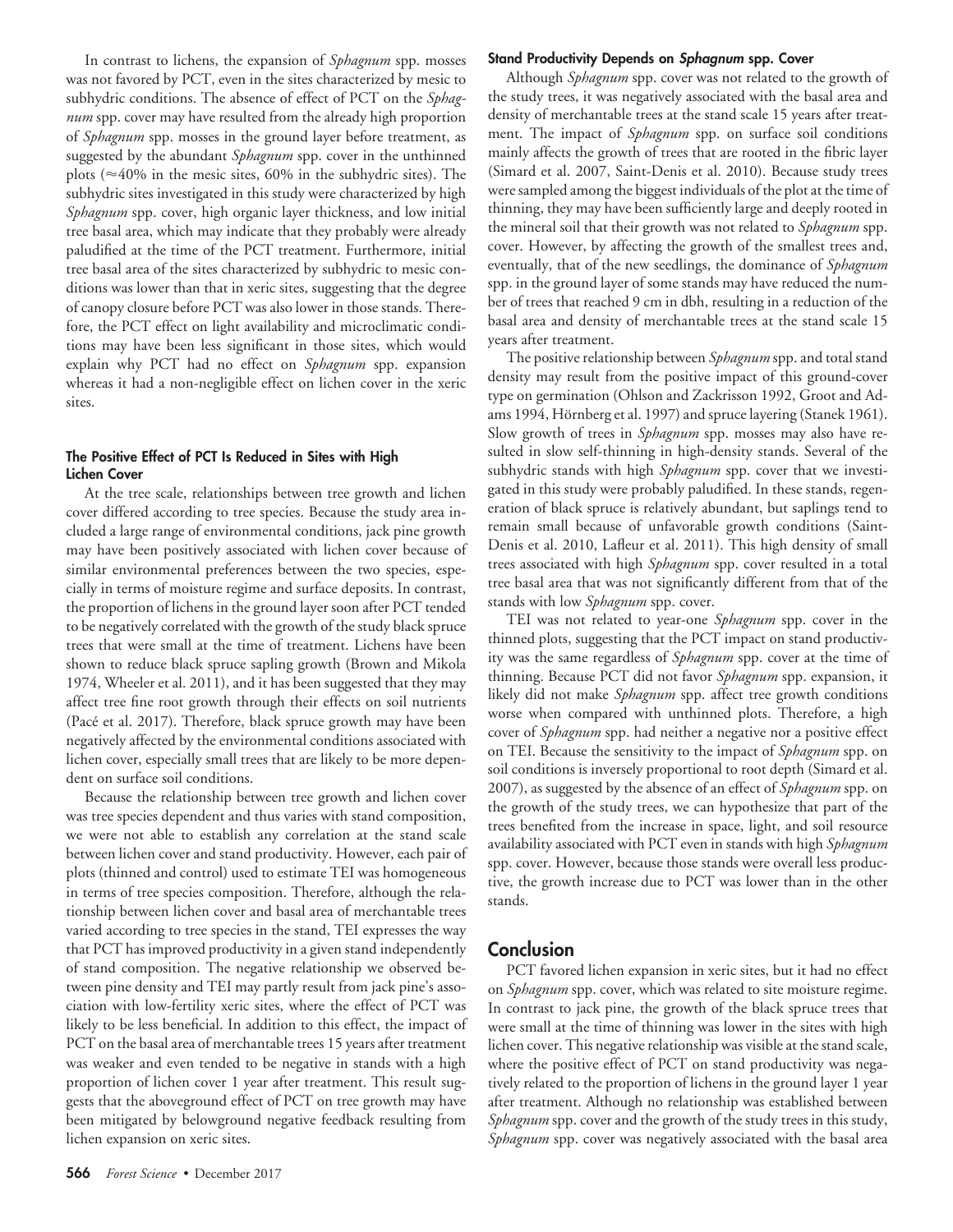and density of merchantable trees at the stand scale. These contrasting results between the two scales probably result from the size-dependent sensitivity of trees to *Sphagnum* spp. effects on the forest soil.

# **Literature Cited**

- BATES, D., M. MAECHLER, B. BOLKER, AND S. WALKER. 2014*. lme4: Linear mixed-effects models using Eigen and S4. R package version 1.1–7*. Available online at [CRAN.R-project.org/package](http://CRAN.R-project.org/package=lme4)=lme4; last accessed Mar. 10, 2017.
- BERGER, J.-P., A. LEBOEUF, AND I. POMERLEAU. 2008. *Norme de stratifi*cation écoforestière, Quatrième inventaire écoforestier du Québec méridional. Direction des Inventaires Forestiers, Ministère des Forêts, de la Faune et des Parcs, Gouvernement du Québec, Québec, QC, Canada.
- BISBEE, K.E., S.T. GOWER, J.M. NORMAN, AND E.V. NORDHEIM. 2001. Environmental controls on ground cover species composition and productivity in a boreal black spruce forest. *Oecologia* 129(2):261–270. doi[:10.1007/s004420100719.](http://dx.doi.org/10.1007/s004420100719)
- BOUDREAULT, C., S. ZOUAOUI, P. DRAPEAU, Y. BERGERON, AND S. STE-VENSON. 2013. Canopy openings created by partial cutting increase growth rates and maintain the cover of three *Cladonia* species in the Canadian boreal forest. *For. Ecol. Manag.* 304:473– 481. doi[:10.1016/j.](http://dx.doi.org/10.1016/j.foreco.2013.05.043) [foreco.2013.05.043.](http://dx.doi.org/10.1016/j.foreco.2013.05.043)
- BOULAY, E. 2015. *Ressources et industries forestie`res, portrait statistique,* édition 2015. Ministère des Forêts, de la Faune et des Parcs du Québec. Available online at [www.mffp.gouv.qc.ca/forets/connaissances/](http://www.mffp.gouv.qc.ca/forets/connaissances/connaissances-statistiques.jsp) [connaissances-statistiques.jsp;](http://www.mffp.gouv.qc.ca/forets/connaissances/connaissances-statistiques.jsp) last accessed Mar. 10, 2017.
- BROWN, R.T., AND P. MIKOLA. 1974. The influence of fruticose soil lichens upon the mycorrhizae and seedling growth of forest trees. *Acta For. Fenn.* 141:1–22.
- CARLETON, T. 1990. Variation in terricolous bryophyte and macrolichen vegetation along primary gradients in Canadian boreal forests. *J. Veg. Sci*. 1(5):585–594. doi[:10.2307/3235563.](http://dx.doi.org/10.2307/3235563)
- CORNELISSEN, J.H.C., S.I. LANG, N.A. SOUDZILOVSKAIA, AND H.J. DUR-ING. 2007. Comparative cryptogam ecology: A review of bryophyte and lichen traits that drive biogeochemistry. *Ann. Bot.* 99(5):987–1001. doi[:10.1093/aob/mcm030.](http://dx.doi.org/10.1093/aob/mcm030)
- COXSON, D.S., AND J. MARSH. 2001. Lichen chronosequences (postfire and postharvest) in lodgepole pine (*Pinus contorta*) forests of northern interior British Columbia. *Can. J. Bot.* 79(12):1449 –1464. doi[:10.](http://dx.doi.org/10.1139/b01-127) [1139/b01-127.](http://dx.doi.org/10.1139/b01-127)
- CRITTENDEN, P. 2000. Aspects of the ecology of mat-forming lichens. *Rangifer* 20(2–3):127–139. doi[:10.7557/2.20.2-3.1508.](http://dx.doi.org/10.7557/2.20.2-3.1508)
- ENVIRONMENT CANADA. 2017. *Canada climate normals 1981–2010.* Available online at [climate.weather.gc.ca/climate\\_normals/results\\_](http://climate.weather.gc.ca/climate_normals/results_1981_2010_e.html) [1981\\_2010\\_e.html;](http://climate.weather.gc.ca/climate_normals/results_1981_2010_e.html) last accessed Feb. 7, 2017.
- FENTON, N.J., AND Y. BERGERON. 2006. Facilitative succession in a boreal bryophyte community driven by changes in available moisture and light. *J. Veg. Sci.* 17(1):65–76. doi[:10.1111/j.1654-1103.2006.](http://dx.doi.org/10.1111/j.1654-1103.2006.tb02424.x) [tb02424.x.](http://dx.doi.org/10.1111/j.1654-1103.2006.tb02424.x)
- FENTON, N.J., S. LÉGARÉ, Y. BERGERON, AND D. PARÉ. 2006. Soil oxygen within boreal forests across an age gradient. *Can. J. Soil Sci.* 86(1):1–9. doi[:10.4141/S05-004.](http://dx.doi.org/10.4141/S05-004)
- FOSTER, D.R. 1985. Vegetation development following fire in *Picea mariana* (black spruce)-Pleurozium forests of south-eastern Labrador, Canada. *J. Ecol.* 73(2):517–534. doi[:10.2307/2260491.](http://dx.doi.org/10.2307/2260491)
- FOX, J., AND S. WEISBERG. 2011. *An R companion to applied regression*, *2nd edition.* Sage, Thousand Oaks, CA. Available online at [socserv.](http://socserv.socsci.mcmaster.ca/jfox/Books/Companion) [socsci.mcmaster.ca/jfox/Books/Companion;](http://socserv.socsci.mcmaster.ca/jfox/Books/Companion) last accessed Feb. 7, 2017.
- FOX, J., AND S. WEISBERG. 2012. *Bootstrapping regression models in R. An appendix to An R companion to applied regression*, 2nd ed. Sage, Thousand Oaks, CA.
- GIRARD, F., S. PAYETTE, AND R. GAGNON. 2008. Rapid expansion of

lichen woodlands within the closed-crown boreal forest zone over the last 50 years caused by stand disturbances in eastern Canada. *J. Biogeogr*. 35(3):529 –537. doi[:10.1111/j.1365-2699.2007.01816.x.](http://dx.doi.org/10.1111/j.1365-2699.2007.01816.x)

- GRAVEL, J., S. TREMBLAY, AND M. BARRETTE. 2016. L'éclaircie précommerciale systématique de peuplements résineux. Fiche d'Aide à la Décision, Direction de l'Aménagement et de l'Environnement Forestiers et Direction de la Recherche Forestière, Ministère des Forêts, de la Faune et des Parcs du Québec, Gouvernement du Québec, Québec, QC, Canada.
- GROOT, A., AND M.J. ADAMS. 1994. Direct seeding black spruce on peatlands: Fifth-year results. *For. Chron.* 70(5):585–592. doi[:10.5558/](http://dx.doi.org/10.5558/tfc70585-5) [tfc70585-5.](http://dx.doi.org/10.5558/tfc70585-5)
- HAUGHIAN, S.R., AND P.J. BURTON. 2015. Microhabitat associations of lichens, feathermosses, and vascular plants in a caribou winter range, and their implications for understory development. *Botany* 93(4):221–231. doi[:10.1139/cjb-2014-0238.](http://dx.doi.org/10.1139/cjb-2014-0238)
- HÖRNBERG, G., M. OHLSON, AND O. ZACKRISSON. 1997. Influence of bryophytes and microrelief conditions on *Picea abies* seed regeneration patterns in boreal old-growth swamp forests. *Can. J. For. Res.* 27(7):1015–1023. doi[:10.1139/x97-045.](http://dx.doi.org/10.1139/x97-045)
- JASINSKI, J.P., AND S. PAYETTE. 2005. The creation of alternative stable states in the southern boreal forest, Quebec, Canada. *Ecol. Monogr.* 75(4):561–583. doi[:10.1890/04-1621.](http://dx.doi.org/10.1890/04-1621)
- LAFLÈCHE, V., AND S. TREMBLAY. 2008. *Résultats de cinq ans de la mesure des* effets réels du traitement d'éclaircie précommerciale de peuplements à dom*inance résineuse*. Mémoire de Recherche Forestière n°152, Direction de la Recherche Forestière, Ministère des Ressources Naturelles et de la Faune du Québec, Québec, QC, Canada.
- LAFLEUR, B., D. PARÉ, N.J. FENTON, AND Y. BERGERON. 2011. Growth and nutrition of black spruce seedlings in response to disruption of *Pleurozium* and *Sphagnum* moss carpets in boreal forested peatlands. *Plant Soil* 345:141–153. doi[:10.1007/s11104-011-0767-1.](http://dx.doi.org/10.1007/s11104-011-0767-1)
- MAZEROLLE, M.J. 2016. *AICcmodavg: Model selection and multimodel inference based on (Q)AIC(c). R package version 2.0–1.* Available online at [CRAN.R-project.org/package](http://CRAN.R-project.org/package=AICcmodavg)=AICcmodavg; last accessed Feb. 7, 2017.
- MINISTÈRE DES RESSOURCES NATURELLES, DE LA FAUNE ET DES PARCS. 2003. Manuel d'aménagement forestier, 4<sup>ème</sup> éd. Gouvernement du Québec, Québec, QC, Canada. Available online at [mffp.gouv.qc.ca/](http://mffp.gouv.qc.ca/publications/forets/amenagement/manuel.pdf) [publications/forets/amenagement/manuel.pdf;](http://mffp.gouv.qc.ca/publications/forets/amenagement/manuel.pdf) last accessed June 27, 2017.
- OHLSON, M., AND O. ZACKRISSON. 1992. Tree establishment and microhabitat relationships in north Swedish peatlands. *Can. J. For. Res.* 22(12):1869 –1877. doi[:10.1139/x92-244.](http://dx.doi.org/10.1139/x92-244)
- OHTONEN, R., AND H. VÄRE. 1998. Vegetation composition determines microbial activities in a boreal forest soil. *Microb. Ecol.* 36(3):328 –335. doi[:10.1007/s002489900119.](http://dx.doi.org/10.1007/s002489900119)
- PACÉ, M., N.J. FENTON, D. PARÉ, AND Y. BERGERON. 2017. Ground layer composition affects tree fine root biomass and soil nutrient availability in jack pine and black spruce forests under extreme drainage conditions. *Can. J. For. Res.* 47(4):433– 444. doi[:10.1139/cjfr-2016-0352.](http://dx.doi.org/10.1139/cjfr-2016-0352)
- PACÉ, M., N.J. FENTON, D. PARÉ, F.O.P. STEFANI, H.B. MASSICOTTE, L.E. TACKABERRY, AND Y. BERGERON. In preparation. Lichens contribute to open woodland stability in the boreal forest through detrimental effects on pine growth and root ectomycorrhizal status.
- PINHEIRO, J., D. BATES, S. DEBROY, D. SARKAR, AND R. CORE TEAM. 2014. *nlme: Linear and nonlinear mixed effects models. R package version* 3.1–117. Available online at [CRAN.R-project.org/package](http://CRAN.R-project.org/package=nlme)=nlme; last accessed Feb. 7, 2017.
- POTHIER, D. 2002. Twenty-year results of precommercial thinning in a balsam fir stand. *For. Ecol. Manag.* 168(1–3):177–186. doi[:10.1016/](http://dx.doi.org/10.1016/S0378-1127(01)00738-1) [S0378-1127\(01\)00738-1.](http://dx.doi.org/10.1016/S0378-1127(01)00738-1)
- PRÉVOST, M., AND M.-M. GAUTHIER. 2012. Precommercial thinning increases growth of overstory aspen and understory balsam fir in a boreal mixedwood stand. *For. Ecol. Manag.* 278:17–26. doi[:10.1016/j.](http://dx.doi.org/10.1016/j.foreco.2012.05.005) [foreco.2012.05.005.](http://dx.doi.org/10.1016/j.foreco.2012.05.005)